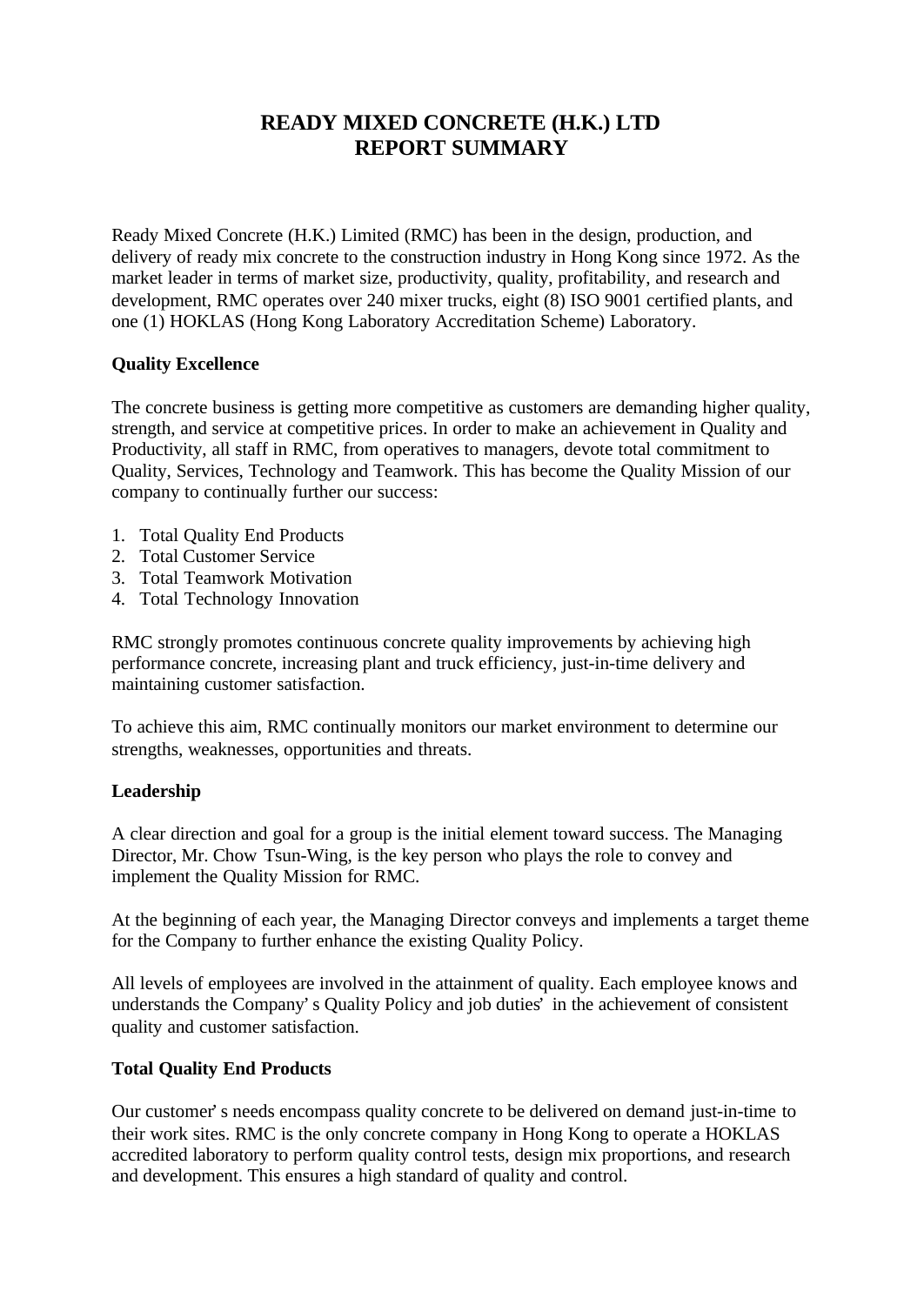RMC's concrete production has increased steadily since 1992 with annual production over 2 million cubic meters. Rejected concrete for such high production has consistently remained below 0.1% for the past three years. This has been the result of re-engineering of plant production processes and computerization.

# **Total Customer Service**

RMC is committed to customer's long term success and satisfaction. Throughout the years, RMC has built a good image based on quality product and service. Annual customer survey shows our customers are satisfied with our quality and service with complaints decreasing by 71% since 1993.

Customers' demands for quality product and service is met through efficient and effective production plants which include wet-mix and slurry blender plants. Delivery efficiency is enhanced by the recently implemented "Satellite Truck Tracking System", which provides instantaneous live information about truck movements.

Ready mix concrete must be manufactured, inspected, transported and placed at the customer location generally within two hours. Computer Integrated Manufacturing developed in 1985 provides the communication link between the head office, batching plants, and customer sites to ensure Just-In-Time (JIT) delivery demands. Computerized information systems provide highly reliable and accurate data for performance analysis. Because the plants are strategically located away from the head office, instantaneous information is very important for quick decision making to meet customer's delivery demands.

RMC recognizes that company staff are one of the major assets for continuous growth and improvement along with high quality products and services. Therefore, surveys have been conducted annually within construction and concrete industry to determine the training needs, education programmes and employees' reward systems required to meet company developments. As an aim to be world class, RMC has been strongly promoting multi-skills to enhance job opportunities and to increase job security to promote employee loyalty and contribution.

RMC regards safety at work as important as production and highly values employee's wellbeing at the work place and at site. An integral safety management system is therefore enforced to protect our employees, drivers, and third parties. In order to promote and monitor safety performance, an independent Safety Department has been set up to provide:

- 1. Safety Education and Training
- 2. Site Inspection and Monitoring
- 3. Accident Investigation and Analysis

For 1996, employee absenteeism was 100% below the Hong Kong Institute of Human Resource Management Statistics while employee turnover was *25%* below the construction industry's average.